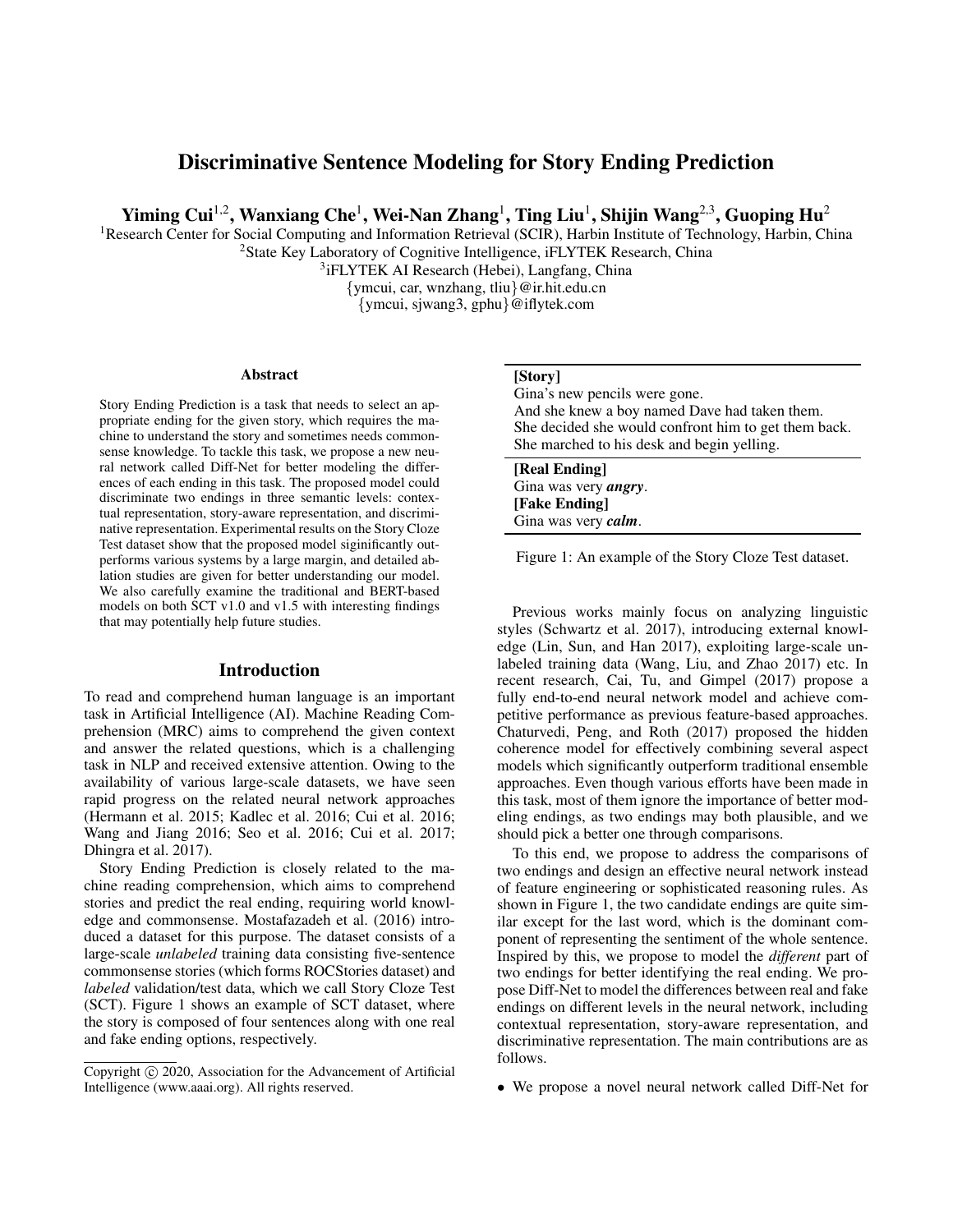better modeling the differences of endings for the SCT task.

- Experimental results on the SCT test v1.0 and v1.5 dataset show that the proposed model could significantly outperform various systems by a large margin.
- Detailed ablations are given, and several analyses on the SCT dataset are carried out with interesting observations that may help future studies.

### Related Works

Machine reading comprehension is a task to read and comprehend given articles and answer the questions based on them, whose subtasks include cloze-style RC, spanextraction RC, open-domain RC, commonsense RC, etc.

CNN/DailyMail (Hermann et al. 2015) and Children's Book Test (CBT) (Hill et al. 2015) are the representative cloze-style reading comprehension datasets and various neural network models have been proposed which become cornerstones for future research, such as Attentive Reader (Hermann et al. 2015), Attention Sum (AS) Reader (Kadlec et al. 2016), Attention-over-Attention (AoA) Reader (Cui et al. 2017), Gated-Attention (GA) Reader (Dhingra et al. 2017).

As a natural extension to the cloze-style reading comprehension, Rajpurkar et al. (2016) proposed a largescale crowdsourced dataset SQuAD, which aims to answer the question using a span in the passage. After the release of SQuAD, various neural network models are proposed, including Match-LSTM (Wang and Jiang 2016), Bi-Directional Attention Flow (BiDAF) (Seo et al. 2016) etc. In recent SQuAD leaderboard, the performances of several ensemble models have already surpassed the average human performance on this dataset.

Except for the efforts on SQuAD-like datasets, some researchers are heading for another aspect of reading comprehension. They are investigating how to incorporate external knowledge to improve the performance of reading comprehension. In this context, Mostafazadeh et al. (2016) introduced a dataset called ROCStories, which consists of fivesentence commonsense stories. To evaluate the story comprehension, they also propose evaluation sets called Story Cloze Test (SCT) aiming to comprehend given stories and predict the real ending with world knowledge and commonsense. This dataset is composed of two parts: one large-scale unlabeled training data and labeled validation/test data. They also introduced several baselines for this task, and the results indicate that the current models are far from human performance.

The related works on this dataset are mainly divided into two genres: exploiting large-scale unlabeled training data or designing a more effective model. Different from other types of reading comprehension tasks, the training data of the SCT dataset is unlabeled, and it is hard to train a reliable supervised model (such as neural networks, etc.). To tackle this issue, Wang, Liu, and Zhao (2017) propose a generative adversarial network for exploiting the unlabeled training data. Also, some researchers proposed to directly use the validation data as training data and evaluate their model performance on the test data (Cai, Tu, and Gimpel 2017;

Chaturvedi, Peng, and Roth 2017). On the other hand, Schwartz et al. (2017) focus on the writing styles in this task and build a linear classifier with language models to tackle this task. Lin, Sun, and Han (2017) propose a multiknowledge reasoning approach which could exploit heterogeneous knowledge. Cai, Tu, and Gimpel (2017) propose a fully end-to-end neural network model, and it shows competitive performance as previous precisely designed featurebased approaches. They also mentioned that by using the ending itself could give competitive performances to the ones that using story information. Chaturvedi, Peng, and Roth (2017) proposed the hidden coherence model for effectively combining several aspect feature models which outperform traditional ensemble approaches.

Though various efforts have been made, we have found that most of the previous works neglect the importance of modeling two endings. To this end, in this paper, we propose a fully end-to-end neural network called Diff-Net, which aims to model the differences between the real and fake endings in various semantic levels to fully discriminate them. We also perform detailed ablation studies to better demonstrate the importance of each component in our model. Finally, careful analysis of traditional and BERT-based model on both SCT v1.0 and v1.5 had been carried out, which reveals how these models achieve good results on this task.

# The Approach

#### Story Ending Prediction

First, we give a formal definition of the story ending prediction task. Specifically, we describe the Story Cloze Test dataset (Mostafazadeh et al. 2016). Given a four-sentence story  $S = \{s_1, s_2, s_3, s_4\}$ , we aim to predict real ending  $\widetilde{E}$ among two candidate endings  $E^i$ . In most cases, both endings are relevant to the story, but there is only one appropriate ending where sometimes need commonsense knowledge to distinguish them.

$$
\widetilde{E} = \underset{i=1,2}{\text{arg}\max} P(S, E^i) \tag{1}
$$

### Diff-Net

In this paper, we propose a neural network called Diff-Net to dynamically model the differences between two endings and fully utilize them for predicting the real ending. We discriminate two endings in three semantic aspects: contextual representation, story-aware representation, and discriminative representation.

We step in our model with three inputs. The first one is the input of the story S. We do not encode each sentence individually and regard the whole story as a single long sentence. The other two inputs are the candidate endings  $E^i$ , which contains the real and fake ending. We use the Siamese network (Chopra, Hadsell, and LeCun 2005) to encode two endings with shared weights in order to encode them freely regardless of its order of the entry. Also, unless indicated, the weights are not shared across the story and endings. Throughout this section, we use  $t$  for representing  $t$ th word in the story or ending, and the super-script  $S$  for the story,  $E$ for the ending, which can be either  $E^1$  or  $E^2$ .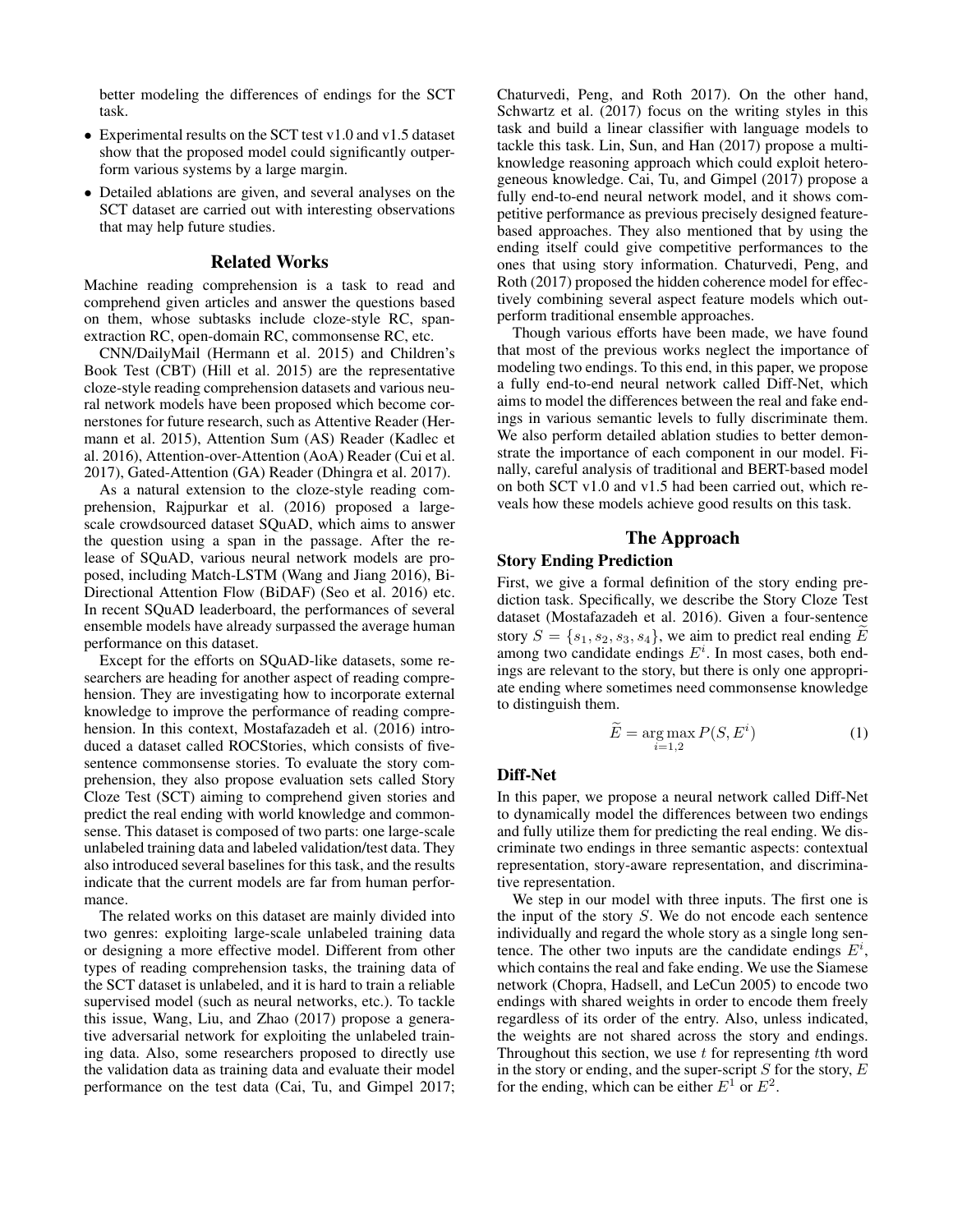

Figure 2: Neural network architecture of the proposed Diff-Net model. Note that, several operations are omitted for simplicity. Both Match Module and Discriminative Module share the same Modified AoA Module without/with transformation function, respectively.

• Contextual Representation We first transform word in the story and two endings into one-hot representations and then convert them into continuous word embeddings with a shared pre-trained word embedding matrix  $W_e$ . As the dataset is relatively small, using pre-trained word embedding may mitigate the lack of data. Also, we add the following binary features into embedding representations of two endings.

- End-End Match:  $F'_t$  is 1 if ending's token  $E(t)$  appears in another ending, otherwise is 0, which is designed to highlight the same/different parts on the token level.
- End-Story Match:  $F_t''$  is 1 if ending's token  $E(t)$  appears in the story, otherwise is 0, which is designed to highlight the relevant parts w.r.t. the story.
- End-Story Fuzzy Match: We also use End-Story wordstemmed matching feature  $F_t^{\prime\prime\prime}$  to mitigate the mismatch by the plural form, verb tense, etc., which is generated by NLTK toolkit (Bird and Loper 2004) with Porter Stemmer  $(Porter 1980).<sup>1</sup>$

This will form the enriched embeddings  $E^E$  $\mathbb{R}^{|E| \times (e+3)}$ , where e represents embedding vector size. Note that, we do not add features to the story embedding, thus  $E^S \in \mathbb{R}^{|S| \times e}$ .

$$
E_t^S = W_e \cdot S(t) \tag{2}
$$

$$
E_t^E = [W_e \cdot E(t); F_t'; F_t'''; F_t''']
$$
\n(3)

After obtaining word embeddings, we further use bidirectional LSTM (Graves and Schmidhuber 2005) to get contextual representations of the story and endings individually. Note that, we do not use shared LSTMs between story and endings, because their content and semantic distributions are relatively different, as indicated by Cai, Tu, and Gimpel (2017). Then we get Bi-LSTM representation of each word in the story of each word in the story  $H^S \in \mathbb{R}^{|S| \times 2h}$  and endings  $H^E \in \mathbb{R}^{|E| \times 2h}$  by concatenating forward and backward LSTM hidden states in each time step, where  $h$  represents hidden vector size for one direction. We take the ending representation  $\frac{\partial}{\partial H} E$  as an example, as shown in Equation 4 and 5.

$$
\overleftrightarrow{H^E} = [\overrightarrow{\textbf{LSTM}}(E^E) \; ; \; \overleftrightarrow{\textbf{LSTM}}(E^E)] \tag{4}
$$

Then we obtain the flattened representations of endings  $H^E \in \mathbb{R}^{2h}$  by applying max-over-time pooling on the Bi-LSTM representations  $\overleftrightarrow{H^E}$ .

$$
H^{E} = MaxPooling(\overleftrightarrow{H_{t}^{E}})
$$
 (5)

• **Match Module** In this module, we are focusing on calculating the similarity between the story and each ending to measure the coherency between them using the contextual representations.

To enrich the representation of the story and endings, we further apply a fully-connected layer with SELU activation (denoted as  $\sigma$ ) (Klambauer et al. 2017) to every time step, forming enriched representations  $R^S \in \mathbb{R}^{|S| \times h}$  and  $R^E \in$ 

<sup>&</sup>lt;sup>1</sup>We also tried lemmatization using such as NLTK WordNet lemmatizer but did not outperform the simple stemmer.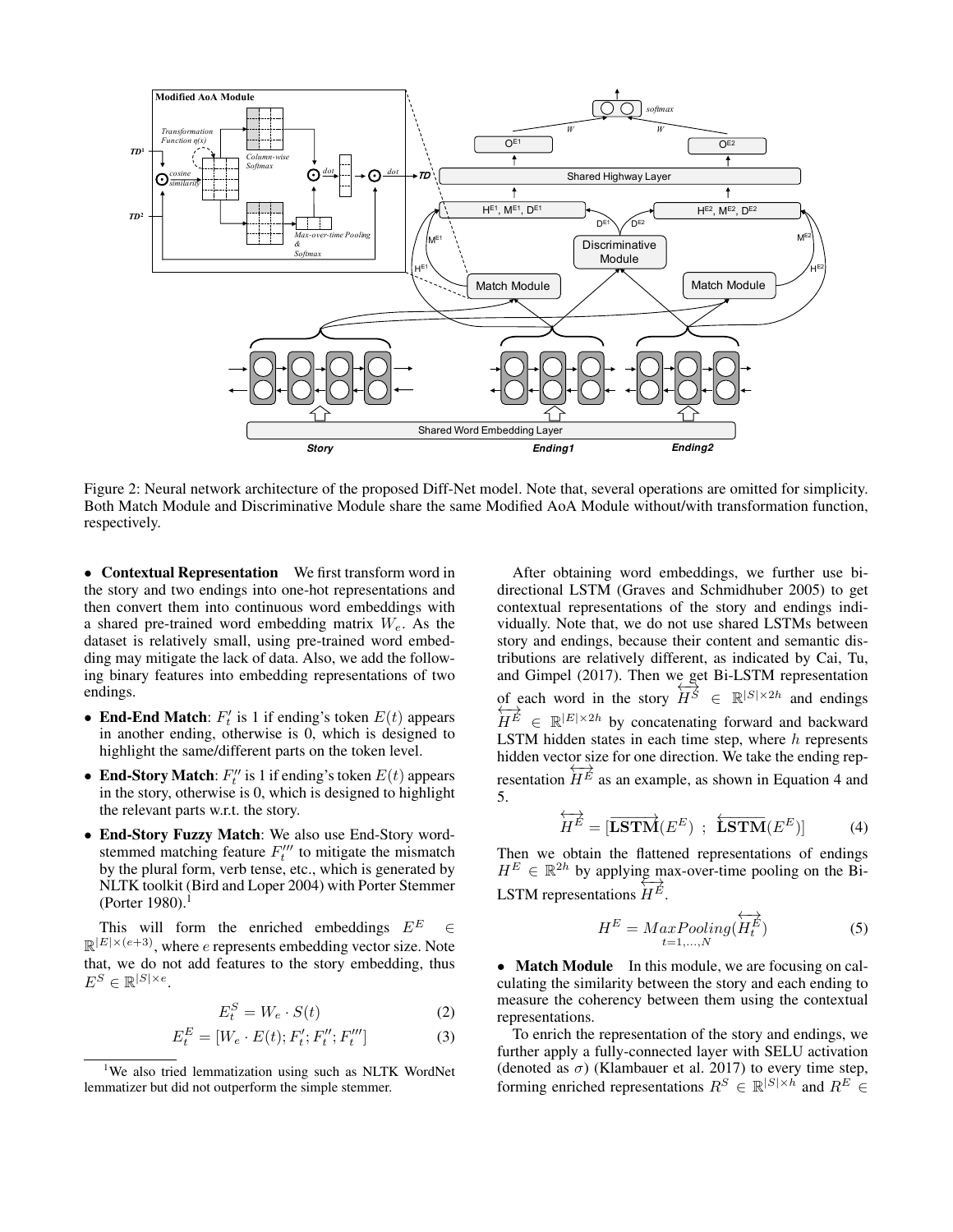$\mathbb{R}^{|E| \times h}$  respectively. Note that, we halve the hidden size for compact representations.

$$
R_t^S = \sigma(W_{rs} \cdot \overleftrightarrow{H_t^S} + b_{rs})
$$
 (6)

$$
R_t^E = \sigma(W_{re} \cdot \overleftrightarrow{H_t^E} + b_{re})
$$
 (7)

To calculate the similarity between the story and ending, we adopt the Attention-over-Attention (AoA) mechanism (Cui et al. 2017) for its strong empirical performance. In this paper, we make some modifications to the AoA mechanism to get story-aware ending representations  $M<sup>E</sup>$ . First, we replace the dot calculation with cosine similarity. Second, we adopt max-pooling instead of average-pooling. Third, we introduce a transformation function for the similarity matrix. We will give a formal definition of the proposed modified AoA module, as we will reuse this module in the following part. Note that there is no weight matrix applied in the AoA mechanism. The general formulation is given in Algorithm 1. We will introduce how the modified AoA applied in Diff-Net.

Given the story representation  $R<sup>S</sup>$  and one ending representation  $R<sup>E</sup>$ , firstly, we calculate cosine similarity between one story word and one ending word forming a similarity matrix. The transformation function is applied when the  $\eta$  function is provided. Then we will follow the original attention-over-attention calculation. First, we apply softmax function to each column of similarity matrix to obtain story-level attention  $\alpha$  w.r.t. each ending word. Then, we transpose the similarity matrix and do max-over-time pooling and apply softmax function to get a unified ending-level attention  $\beta$ , indicating the importance of each ending word w.r.t. the story. Finally, the attention-over-attention  $\gamma$  is obtained by calculating the weighted sum of  $\alpha$  and  $\beta$ . In order to get story-aware representation  $M^E$ , we simply calculate the weighted sum of  $R^E$  given attention value  $\gamma$ . A visual depiction of the modified AoA mechanism can be seen in Figure 2. Altogether, we can get story-aware representation for each ending  $M^{E^1}$ ,  $M^{E^2} \in \mathbb{R}^h$ .

$$
M^{E^1} = \mathbf{AoA}(R^S, R^{E^1}, \text{None})
$$
 (8)

$$
M^{E^2} = \mathbf{AoA}(R^S, R^{E^2}, \text{None})
$$
 (9)

• Discriminative Module To further characterize each ending, we will proceed with modeling *differences* between two endings. We still use modified AoA, except for enabling the transformation function  $\eta$  (Algorithm 1, Line 2) to get the discriminative ending representations  $D^{E^1}$ ,  $D^{E^2} \in \mathbb{R}^h$ .

$$
D^{E^1} = \mathbf{AoA}(R^{E^2}, R^{E^1}, \eta) \tag{10}
$$

$$
D^{E^2} = \mathbf{AoA}(R^{E^1}, R^{E^2}, \eta) \tag{11}
$$

The transformation function  $\eta$  is designed to depict *dissimilarity* between two endings, which is important for identifying the real ending. As the input of the transformation function is the cosine similarity x, we simply apply  $-x$  to measure the dissimilarity between two endings.

### Algorithm 1 Modified Attention-over-Attention.

Input:

Time-Distributed representation *TD*<sup>1</sup> Time-Distributed representation *TD*<sup>2</sup> Transformation Function  $\eta(x)$ , default None

Output: *TD*<sup>1</sup> -aware *TD*<sup>2</sup> representation *TD*

- 1: Calculate similarity matrix between  $TD_i^1$  and  $TD_j^2$ .  $\textit{sim}(i, j) = \textit{cos} \langle \textit{TD}^{1}_{i}, \textit{TD}^{2}_{j} \rangle$
- 2: Skip if  $\eta$  is None, else apply transformation function  $\eta$ :  $sim(i, j) = \eta(sim(i, j))$
- 3: Attention for each  $TD_j^2$ :  $\alpha(t) = softmax(sim(1, t), ..., sim(M, t));$  $\alpha = [\alpha(1); \ldots; \alpha(N)]$
- 4: Transpose similarity matrix:  $sim^T = transpose(sim)$
- 5: Max-over-time pooling:  $sim_M = max-pool(sim^T)$
- 6: Softmax over  $sim_M$ :  $\beta = softmax(sim_M)$
- 7: Attention-over-Attention:  $\gamma = softmax(\alpha^T \beta)$
- 8: *TD*<sup>1</sup>-aware *TD*<sup>2</sup> representation: *TD*=  $(TD^2)^T \gamma$

9: return 
$$
TD
$$

• Final Output After obtaining various ending representations, we will use them to predict the final probability of being the real ending. We concatenate three ending representations from different levels: contextual representation  $H^E$ , story-aware representation  $M^E$ , discriminative representation  $D^E$ , and feed them into a highway network (Srivastava, Greff, and Schmidhuber 2015) with SELU activation on the output to get a hybrid representation. Finally, we squash the output of the highway network to a single scalar score. We concatenate two ending scores and use the softmax function for final prediction.

$$
O^{E} = \sigma(\mathbf{Highway}([H^{E}; M^{E}; D^{E}]))
$$
 (12)

$$
P(S, Ei) = \mathbf{softmax}([WO^{E^{1}};WO^{E^{2}}])
$$
 (13)

• Training Objective To train our model, we simply minimize the categorical cross entropy loss between the predictions and ground truths. Besides, we also add additional cosine similarity loss on the highway representations of two endings  $O<sup>E</sup>$  to minimize the similarity of two representations in the latent semantic space. We have found that adding additional cosine similarity loss could further improve the performance of the model and stabllize the results as well, which will be demonstrated in the experiment section.

$$
\mathcal{L} = \mathcal{L}_{cce} + \mathcal{L}_{cosine} \tag{14}
$$

$$
\mathcal{L}_{cosine} = \cos < O^{E^1}, O^{E^2} > \tag{15}
$$

### Incorporate BERT in Diff-Net

Bidirectional Encoder Representation from Transformers (BERT) (Devlin et al. 2019) has shown marvelous performance in various NLP tasks. In order to strengthen the experimental results and demonstrate the effectiveness of proposed modules, we use two ways to incorporate BERT in our model to strengthen the baseline systems.

• BERT as Feature: A straightforward way is to use BERT as a feature generator for the text. We concatenate flattened BERT representation, which is the average pooling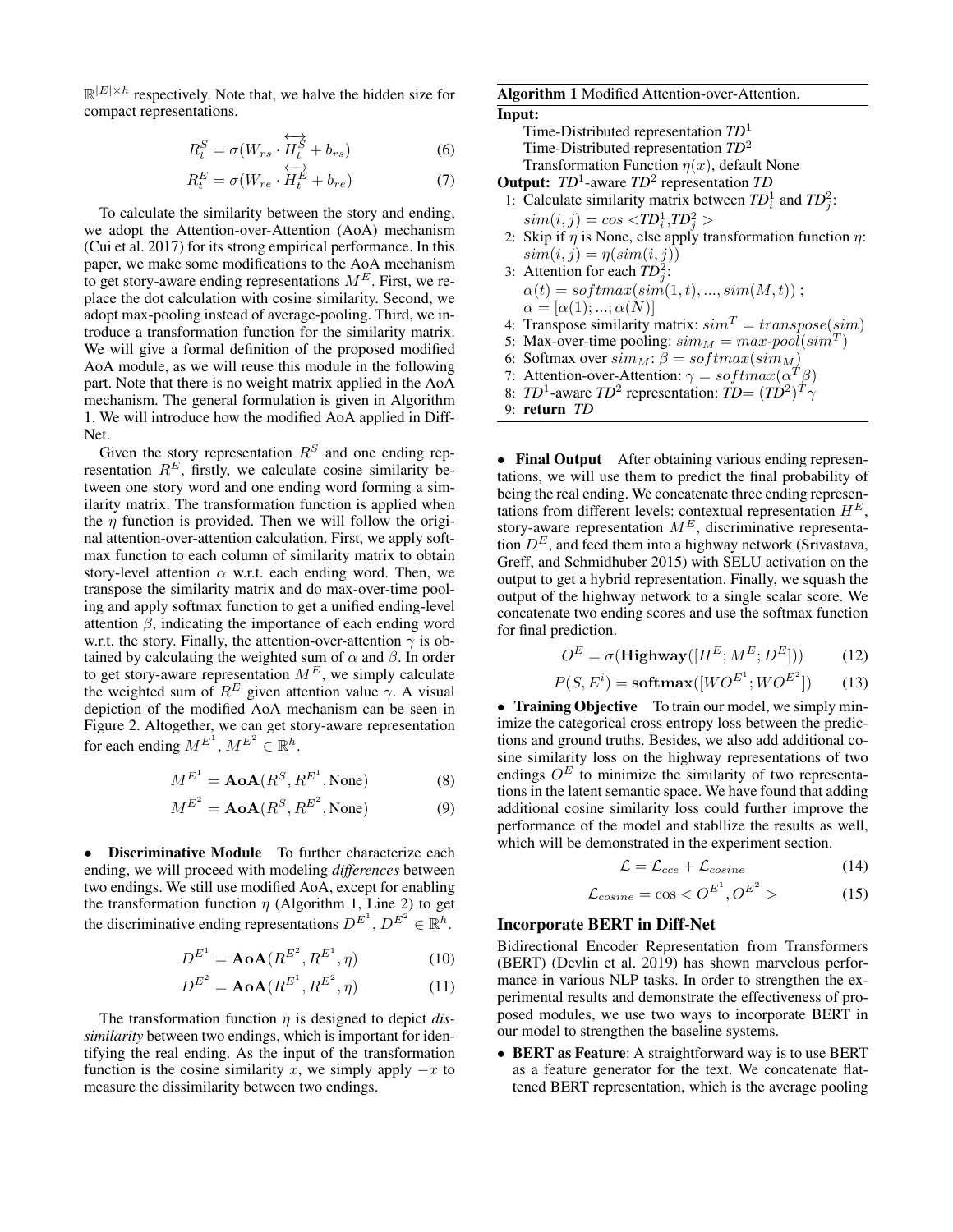result of the last hidden layer of BERT, for the highway input in Equation 11. Note that, in this case, the weights in BERT will not be updated during training phase.

$$
O^{E} = \sigma(\mathbf{Highway}([H^{E}; M^{E}; D^{E}; BERT^{E}])) \quad (16)
$$

• Fine-tuning BERT: Another way is to fine-tune the BERT on SCT task directly. In this setting, we obtain two BERT representation with shared BERT weights for [end1, story] and [end2, story] as two ending representations and feed into the Discriminative Module. The final predictions are made by concatenating BERT representation and discriminative representation, where Equation 11 can be rewritten as follows. The final predictions are similarly made as Equation 12.

$$
O^{E} = \sigma(\mathbf{Highway}([D^{E}; \mathsf{FT-BERT}^{E}])) \tag{17}
$$

### Experiments

### Experimental Setups

We evaluate our approach on the Story Cloze Test dataset (Mostafazadeh et al. 2016), which consists of 1,871 validation and test set, respectively. Following previous works (Cai, Tu, and Gimpel 2017; Chaturvedi, Peng, and Roth 2017; Schwartz et al. 2017), we take the validation set for training and evaluate the performance on the test set. Note that, unlike using the scheme of 'pre-training then finetuning' (Liu et al. 2017), we did not exploit 50k unlabeled ROCStories training data to do task-specific pre-training. The basic settings of the proposed model are listed below in detail.

- Embedding Layer: The embedding weights are initialized by the pre-trained GloVe vectors (840B version, 300 dimension) (Pennington, Socher, and Manning 2014) and updated during the training phase. Note that, there are also three additional binary features concatenated to the Glove embedding.
- Hidden Laver: We use Bi-LSTM with 200 dimension for each direction (400 in total), and 200 for the enriched representation R.
- Regularization: We apply  $l_2$ -regularization of 0.001 on the embedding weights and a dropout (Srivastava et al. 2014) rate of 0.5 after the embedding layer.
- Optimization: We use ADAM for weight updating (Kingma and Ba 2014) with an initial learning rate of 0.001, and decaying learning rate at each epoch by a factor of 0.8. Also we clipped the  $l_2$ -norm of gradient to 5 (Pascanu, Mikolov, and Bengio 2013) to avoid gradient explosion. The batch size is set to 32.

The results are reported with the best model, and the ensemble models are trained on the different random seeds, and we use the majority voting approach. Our implementation is based on Keras (Chollet 2015) and TensorFlow (Abadi et al. 2016). Traditional neural models are trained on NVIDIA Tesla V100 GPU. BERT related models are trained on a single TPU v2, which has 64G HBM. For the models that using BERT, specifically, we use uncased BERT-large pre-trained model, which has 1024 hidden dimension and 24 transformer layers.

| <b>System</b>                                         | <b>Test</b> |
|-------------------------------------------------------|-------------|
| DSSM (Mostafazadeh et al. 2016)                       | 58.5        |
| Conditional GAN (Wang, Liu, and Zhao 2017)            | 60.9        |
| Heterogeneous Knowledge (Lin, Sun, and Han 2017)      | 67.0        |
| Linguistic Style (Schwartz et al. 2017)               | 72.4        |
| Hier, EndingOnly (Cai, Tu, and Gimpel 2017)           | 72.5        |
| Logistic Regression (Chaturvedi, Peng, and Roth 2017) | 74.4        |
| Hier, EncPlotEnd, Att (Cai, Tu, and Gimpel 2017)      | 74.7        |
| Linguistic Style + RNNLM (Schwartz et al. 2017)       | 75.2        |
| Diff-Net                                              | 77.8        |
| Diff-Net + BERT                                       | 84.3        |
| Majority Voting (ensemble)*                           | 69.5        |
| Soft Voting (ensemble)*                               | 75.1        |
| $HCM$ (3-aspects)*                                    | 77.6        |
| Diff-Net (ensemble)                                   | 79.0        |
| <b>Fine-tuned Pre-trained Systems</b>                 |             |
| Transformer LM (Radford et al. 2018)                  | 86.5        |
| <b>BERT</b>                                           | 89.2        |
| <b>BERT + Diff-Net</b>                                | 90.1        |

Table 1: Overall results (accuracy) on Story Cloze Test v1.0 dataset. Our results are depicted in bold face (verified by the significant test with  $p < 0.05$ ). Result with underline means it utilizes pre-trained model. \* indicates results from Chaturvedi, Peng, and Roth (2017).

## Results on SCT v1.0

The overall results are shown in Table 1. As we can see that our Diff-Net achieves an accuracy of 77.8, which outperforms previous system by an absolute gain of 2.6% compared to Schwartz et al. (2017), demonstrating the effectiveness of the proposed model. Note that, the best previous single model by Schwartz et al. (2017) adds additional RNNLM trained on the large-scale training set, while we do not exploit any knowledge from the training data.

When it comes to the ensemble model, we can see that the proposed model also brings significant improvements compared to the traditional majority voting or soft voting approaches. Also, our model surpasses the previous hybrid system by the Hidden Coherence Model (HCM) (Chaturvedi, Peng, and Roth 2017) with 1.4% improvements in accuracy.

By incorporating the BERT representation, our model could further boost up to 84.3. However, the fine-tuned BERT model itself could beat all previous single and ensemble systems with an accuracy of 89.2. After incorporating Discriminative Module, BERT+Diff-Net could give another improvements over fine-tuned BERT with an accuracy of 90.1, demonstrating its effectiveness.

### Results on SCT v1.5

SCT v1.5 (Sharma et al. 2018) is an evolved version of SCT v1.0, which alleviate the ending bias in the original dataset. Similar to v1.0 settings, we use the development set (1,571 samples) for training. Different from v1.0, the test set v1.5 is hidden to the public, and we submit our best performing model on test v1.0 to get the final results. From Table 2, as we can see that, our model could also give consistent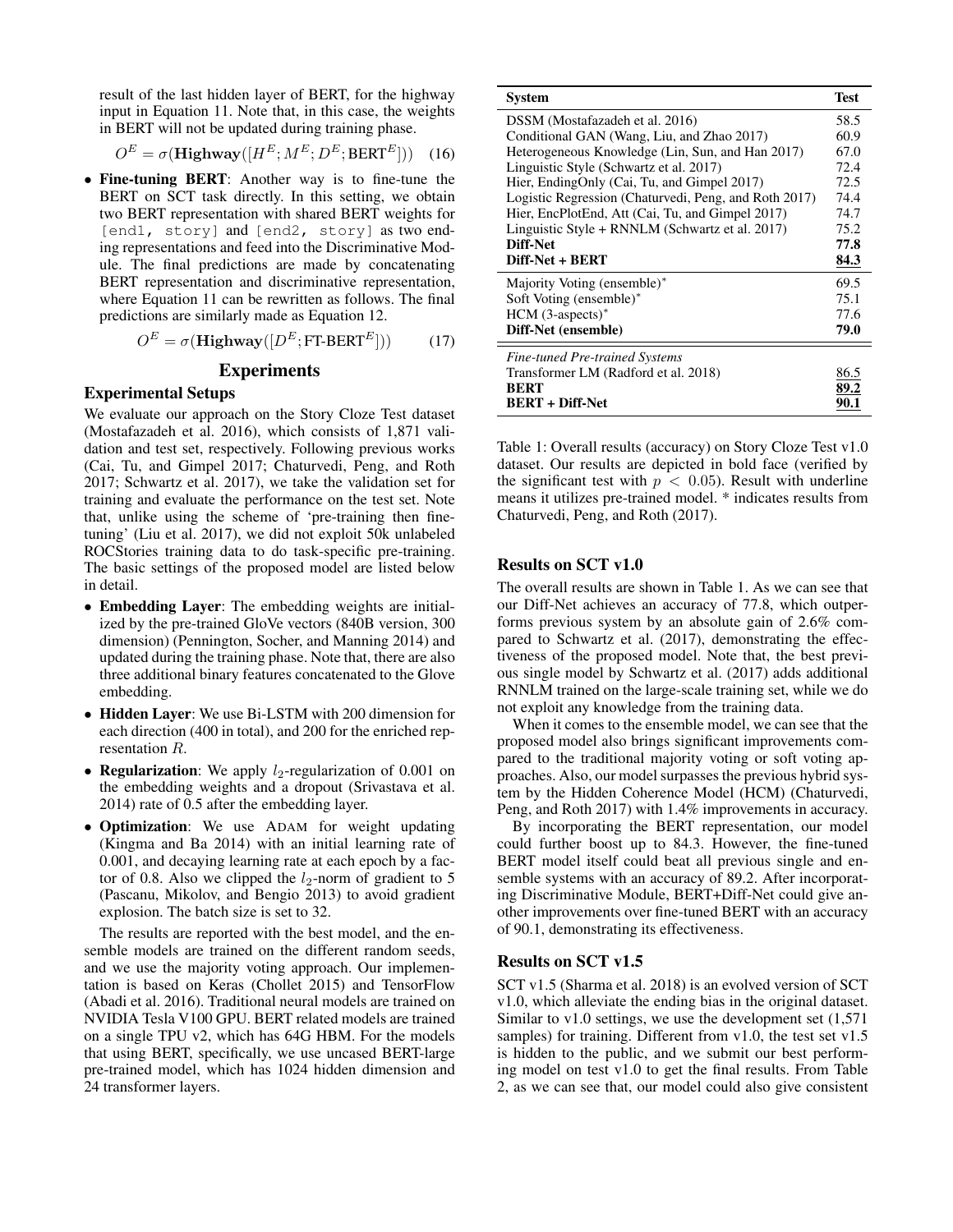| <b>System</b>             | Test v1.0 | Test $v1.5$ |
|---------------------------|-----------|-------------|
| word $2$ vec <sup>†</sup> | 53.9      | 59.4        |
| EndingReg <sup>†</sup>    | 71.5      | 64.4        |
| $cogcomp^{\dagger}$       | 77.6      | 60.8        |
| <b>RERT</b>               | 88.7      | 80.7        |
| <b>BERT + Diff-Net</b>    | 90.1      | 82.0        |

Table 2: Results on SCT v1.5 dataset. † indicates the results from Sharma et al. (2018).

improvements over fine-tuned BERT system, demonstrating the effectiveness of the proposed model.

### Ablation Studies

In the following parts, we will carry out detailed ablation studies to better understand our model. In order to avoid training instability on small data and non-determinism of TensorFlow under GPU or TPU, except for reporting the best accuracy, we also report the average and standard deviation through 10 independent runs.<sup>2</sup> We ablate on Diff-Net without BERT to eliminate the effect by its powerful empirical performance to solely evaluate on our model. We will analyze the results based on the average score and its standard deviation, which is statistically stable and reliable. We first begin with the general components in our Diff-Net, and the results are shown in Table 3.

| <b>System</b>                     | <b>Test v1.0 Accuracy</b> |
|-----------------------------------|---------------------------|
| Diff-Net                          | 77.8 $(77.60 \pm 0.12)$   |
| $L1: SELU \rightarrow$ Tanh       | 77.2 $(77.04 \pm 0.06)$   |
| $L2$ : w/o cosine loss            | 77.2 $(77.02 \pm 0.20)$   |
| L3: w/o modified AoA              | 77.0 $(76.93 \pm 0.07)$   |
| L4: w/o match module              | 77.1 $(76.85 \pm 0.20)$   |
| L5: w/o discriminative module     | 76.9 (76.75 $\pm$ 0.21)   |
| L6: AoA $\rightarrow$ dot product | 76.7 (76.58 $\pm$ 0.11)   |
| L7: w/o all binary features       | $76.0(75.78 \pm 0.12)$    |

Table 3: Ablations on Diff-Net. The results are ordered by the descending average score. For reference simplicity, we label each experiment with L1 to L7.

When compared to the original AoA mechanism (L3), the modified AoA gives 0.67% improvements on average, indicating that the modified AoA is more powerful in the context of our model. Also, it demonstrates that the max-pooling is relatively superior at filtering noise and choose the most representative values in the vectors. If we replace the AoA mechanism to the simple dot product (L6), there is a significant drop by near 1%, suggesting that the AoA mechanism is helpful in precisely calculating attentions. By discarding the match module (L4), we see a significant drop in performance by 0.75%, while without the diff module (L5) gives an even

| <b>System</b>           | <b>Test v1.0 Accuracy</b> |
|-------------------------|---------------------------|
| Diff-Net (all features) | 77.8 $(77.60 \pm 0.12)$   |
| - w/o E-E Match         | 77.2 $(77.05 \pm 0.11)$   |
| - w/o E-S Match         | 77.0 $(76.83 \pm 0.12)$   |
| - w/o E-S Fuzzy Match   | 76.9 (76.78 $\pm$ 0.11)   |
| - w/o all features      | 76.0 $(75.78 \pm 0.12)$   |

Table 4: Ablations on using different binary features in word embedding (E: ending, S: story).

lower score. This demonstrates that retrieving relevant information from the story as well as discriminating two endings are both important in this task, and combining these components yields further improvements. If we remove the cosine loss in training objective (L2), there is a slight drop in the performance as well as brings bigger fluctuation in results, indicating that adding additional loss could stabilize the experimental results, which demonstrates that separating latent semantic distance between two endings are helpful in this task. Also, as we can see that, without using any binary features (L7) will bring a significant drop in performance, which demonstrates that the matching features will help the model better recognize the alignment between the story and endings in the traditional models.

Recall that we have added three binary features to enhanced word embedding representation of the endings, especially when the training data is not enough. The ablation results are given in Table 4. Among three binary features, the most useful one is the end-story fuzzy matching feature, in the meantime, it could give slight improvements over the end-story non-fuzzy matching. The end-end matching feature brings moderate improvements which could be a remedy for providing mutual information of the endings.

### **Discussion**

While BERT, as well as our modifications, brings good performance on this task, there are still several questions that remain unclear.

- *Does models truly understand or comprehend the story?*
- *Is Story Cloze Test data (both v1.0 and v1.5) suitable for evaluating story comprehension?*
- *Except for the objective metric, in which aspects does BERT improve than the traditional neural networks?*

To investigate the questions above, we conduct comprehensive quantitative analyses to examine both models and datasets. We have an intuition that the last part of the story is critical for predicting the real ending. To verify this assumption, we discard each sentence in the story to see which sentence is of the most help in this task. Also, we set an experiment that does not use the story at all to see how much gain can we obtain by using the story information, to test the ability of *story comprehension*. The quantitative analysis results are shown in Table 5, and we get some unanimous and interesting observations.

 $2$ The average accuracy and standard deviation are shown in the brackets. Note that, due to the Non-Gaussian distribution of the results, average + stdev  $\neq$  max.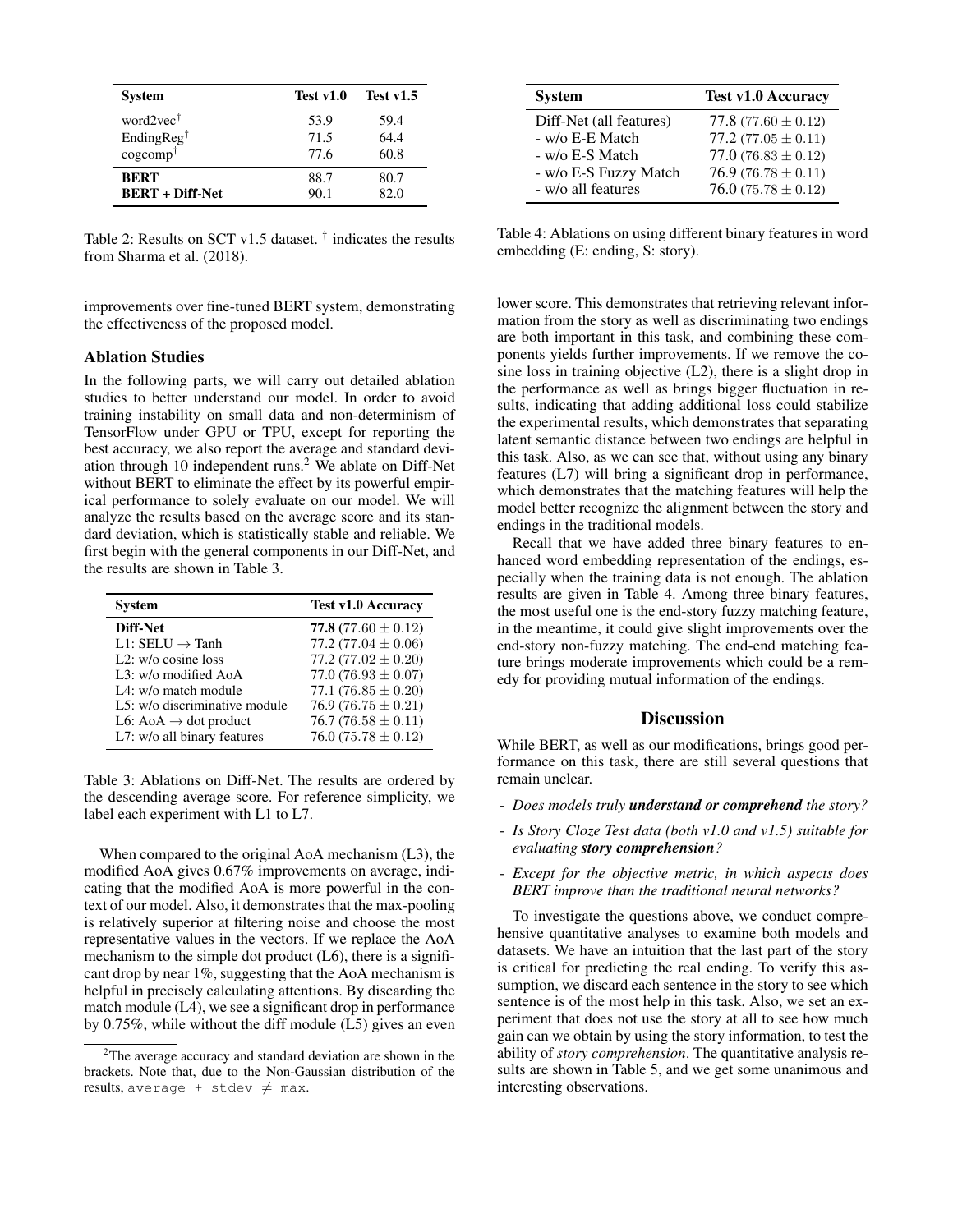| <b>Settings</b>        | Diff-Net     | <b>BERT+Diff-Net</b> |               |
|------------------------|--------------|----------------------|---------------|
|                        | Test v1.0    | Test v1.0            | Test $v1.5$   |
| <b>Entire Story</b>    | 77.8         | 90.1                 | 82.0          |
| - w/o 1st sent.        | $76.6(-1.2)$ | $90.0(-0.1)$         | $81.9(-0.1)$  |
| $-w$ /o 2nd sent.      | $77.2(-0.6)$ | $90.0(-0.1)$         | $82.0 (+0.0)$ |
| $-w$ /o 3rd sent.      | $77.2(-0.6)$ | $89.6(-0.5)$         | $82.2 (+0.2)$ |
| $- w/\sigma$ 4th sent. | $76.5(-1.3)$ | $83.6(-6.5)$         | $74.9(-7.0)$  |
| Ending only            | 75.9 (-1.9)  | $80.6(-9.5)$         | $69.1(-12.8)$ |
| Reverse story          | $77.5(-0.3)$ | $89.3(-0.8)$         | $81.4(-0.5)$  |
| Random order           | $77.6(-0.2)$ | $89.3(-0.8)$         | $78.7(-3.2)$  |

Table 5: Quantitative analysis on using different proportion and sentence order of the story. The performance gap compared to the baseline is depicted in the bracket.

Firstly, when we discard each sentence in the story, except for the last sentence in the story, the other sentences seem to provide little help in this task regardless of models and datasets. In most situations, the first sentence is providing the background information and topic of the story, and we can see that it helps in finding the correct ending only in the traditional neural network model (w/o BERT). However, when it comes to BERT-based models, there is only little variance regardless of test v1.0 or v1.5. To our surprise, in test v1.5, though it was an evolved version of SCT, removing the second or third sentence in the story could weirdly *improve* overall performance, which was not expected. We suspect that the middle sentences are not the final state of the story, thus have little impact on the ending. Lastly, when removing the last sentence, the performance of all models in all sets decrease dramatically, which indicates that it is the most important in the story and provides key clues for predicting the real ending. That is, the *last-sentence bias* still exists in SCT v1.5. The following example shows the lastsentence bias in this task, where we could easily pick the real ending by only looking at the last sentence in the story.

[Story] Janet worked hard to train for her wrestling meet. When she got there her opponent seemed game. They both tried their hardest. It ended in a tie. [Real Ending] Janet was content with the result. [Fake Ending] Janet won the first place trophy.

Figure 3: An example of last-sentence bias issue. By only looking at the word 'tie' in the last story sentence, we can easily pick the real ending, as word 'won' in fake ending raises contradiction to the story.

Secondly, in Diff-Net, there is only a 1.9% decrease in the system performance without the presence of the story (ending only), indicating that the story does help in choosing the real ending, but the improvement is quite moderate. However, in BERT+Diff-Net, though the baseline increases

a lot, as we can see that there is about 10% to 12% drop without the story in the test v1.0 and v1.5 data. This suggests that: 1) the traditional models focus less on the story and ending itself plays a key role. 2) The BERT-based model is better than traditional models in finding relations between the story and ending, as the input sequence is the concatenation by them and be fed into very deep transformer layers with self-attention mechanism.

Thirdly, to our surprise, reversing the story sentences or even randomly placing these sentences do not show a significant drop in the performance, which suggests that the order of the event sequence does not affect much in identifying the real ending in these datasets. Nonetheless, there is a significant drop in the test v1.5 compared to the counterparts, which demonstrate the test v1.5 does improve the evaluation on the narrative order of the story, but not that salient (only -3.2% in the accuracy). While Chen, Qiu, and Huang (2016) discussed the importance of sentence ordering with respect to the story coherency, according to the results above, it seems not to be a crucial component in current*story comprehension* dataset.

Also, it can be inferred that current models are treating the sentences in the story as *discrete clues* rather than a temporal event sequence. Thus, we suspect the effect of using script knowledge for helping this task is quite limited, and we would investigate this in the future.

### Conclusion

In this paper, we proposed a novel neural network model called Diff-Net to tackle the story ending prediction task. Our model could dynamically model the ending differences in three aspects and retrieve relevant information from the story. Also, we propose to use additional cosine objective function to separate the latent semantic distance between two ending representations. Experimental results on SCT v1.0 and v1.5 show that the proposed model could bring significant improvements over traditional neural baselines and BERT baselines. Except for the proposed model, we also carried out quantitative analyses on both traditional and BERT models and concluded that there is still a long way to go to achieve actual story comprehension.

As we indicated, the order of the story sentences does not affect the final performance much, in the future, we are going to verify our assumptions by introducing script knowledge to see if this could help in identifying real ending. Also, we would like to investigate the potential usage of unlabeled training data, such as training pre-trained models or constructing knowledge base for this task.

### Acknowledgments

We would like to thank all anonymous reviewers and senior program members for their thorough reviewing and providing constructive comments to improve our paper. The first author was partially supported by the Google TensorFlow Research Cloud (TFRC) program for Cloud TPU access. This work was supported by the National Natural Science Foundation of China (NSFC) via grant 61976072, 61632011, and 61772153.